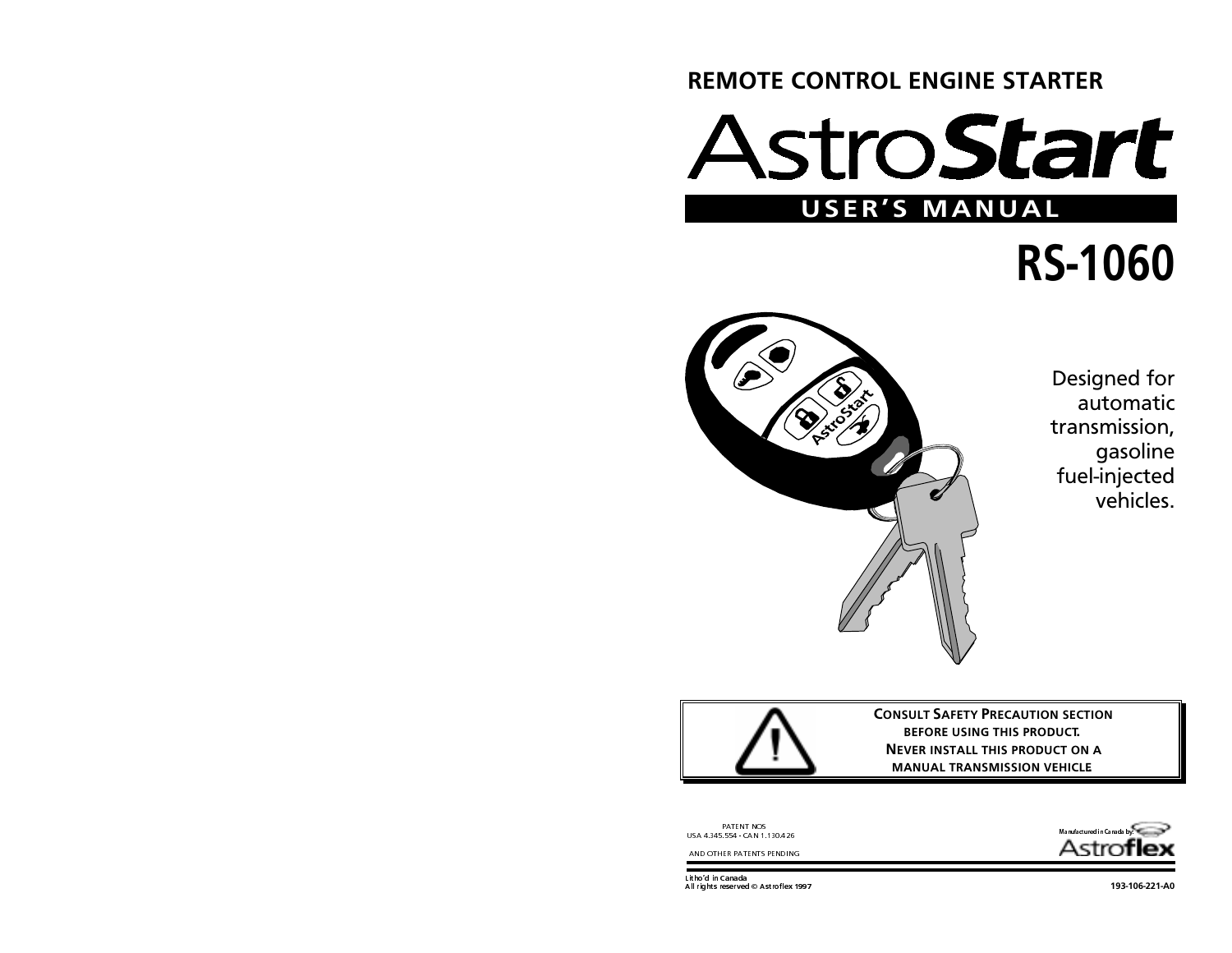# **INTRODUCTION**

Thank you for choosing the Astro Start Remote Control Engine Starter. Your remote starter is the result of extensive research by a company specializing in the design of high quality electronic equipment for automotive vehicles. Your remote starter is designed to provide years of reliable, trouble-free service. Its advanced microprocessor circuitry incorporates billions of possible access codes to prevent interaction with other remote controlled vehicles. Your remote starter's safe and convenient features will assuredly make your life easier.

Please take the necessary time to read these instructions carefully. Some features may not be installed or applicable to your vehicle.

# Table of contents

| <b>SAFETY PRECAUTIONS</b>                                                          |        |  |
|------------------------------------------------------------------------------------|--------|--|
| <b>BEFORE USING YOUR REMOTE STARTER</b>                                            |        |  |
| THE REMOTE CONTROL                                                                 | 2      |  |
| RS-1060 COMMANDS                                                                   | 4      |  |
| <b>START COMMANDS</b><br><b>DOOR LOCK/UNLOCK COMMANDS</b><br><b>OTHER COMMANDS</b> | 5      |  |
| <b>SAFETY CHECKS</b>                                                               | 8      |  |
| <b>HOOD SWITCH</b><br>DETECTING "P" OR "N" GEARSHIFT POSITION                      | 8<br>8 |  |
| REPLACING OR BOOSTING THE VEHICLE BATTERY                                          |        |  |
| LIFETIME LIMITED WARRANTY                                                          | 9      |  |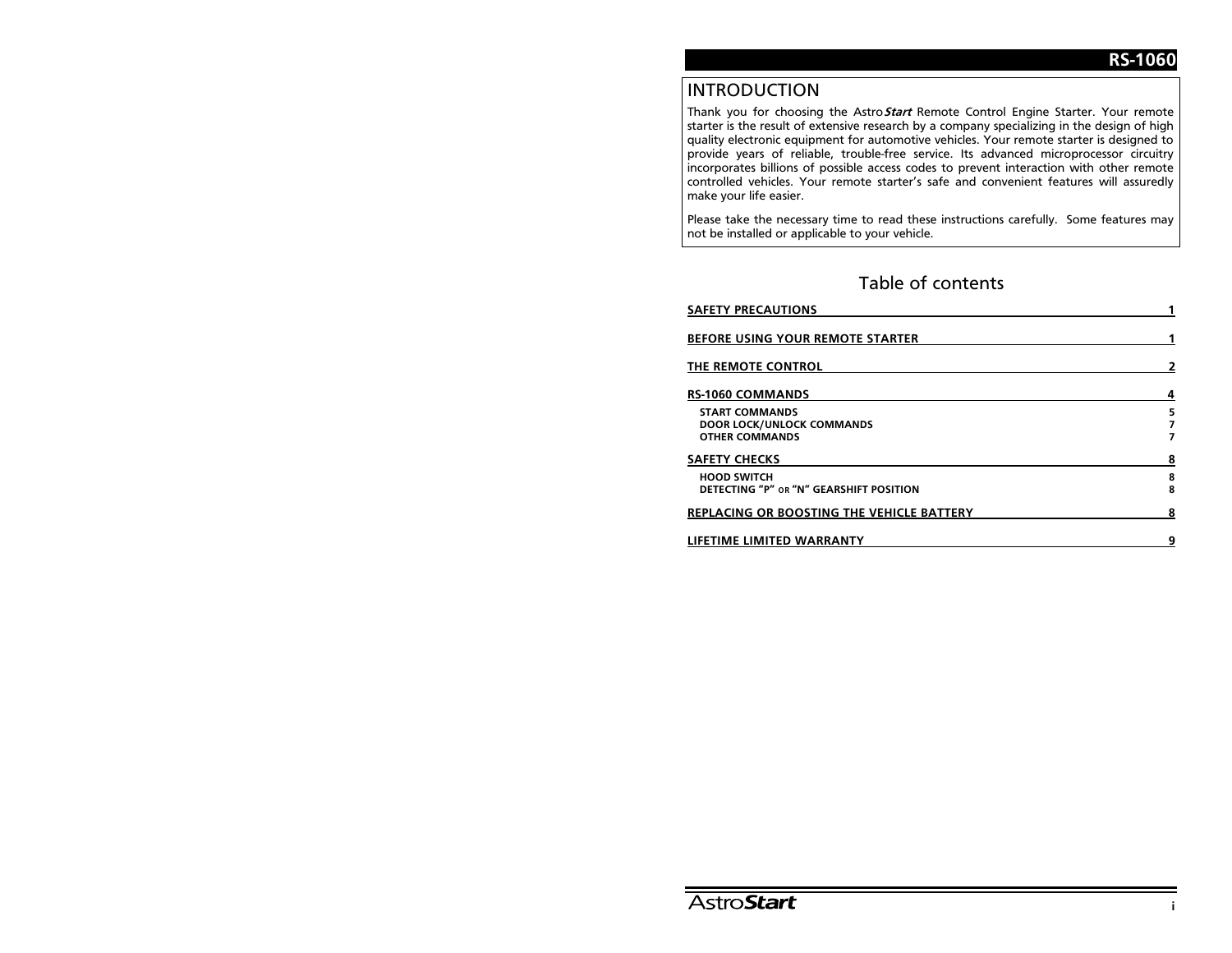# **SAFETY PRECAUTIONS**

Before using this product, carefully read the following safety procedures.

- Immediately report any malfunction to the Astro Start dealer that performed installation.
- Under no circumstance can this product or its use be modified.
- Always turn main switch off when vehicle is parked in an enclosed, unventilated area or is in for servicing.
- Always turn main switch off if you know you will not be using your Remote Starter for an extended period of time.
- Keep remote controls away from children.
- Have your engine tuned-up on a regular basis to ensure optimum performance of your Remote Starter.
- Always turn your windshield wipers off before leaving vehicle.
- Check safety features regularly; they prevent your Remote Starter from starting the engine under certain conditions. (See "SAFETY CHECKS" on page 8.)
- Make sure you comply with all local regulations which may prohibit leaving your engine running when vehicle is unattended in a public place.
- Always advise service personnel that your vehicle is equipped with a Remote Starter.
- Have your Remote Starter checked annually. Contact the dealer in your area.

# BEFORE USING YOUR REMOTE STARTER

Before leaving your vehicle, set the various controls in order to use your Remote Starter.

- Set heating/air-conditioning controls to desired position. (When the RS-1060 starts your engine, it will also turn on your climate control system.)
- Turn your windshield wipers to the "OFF" position.
- Make sure gearshift is in "P".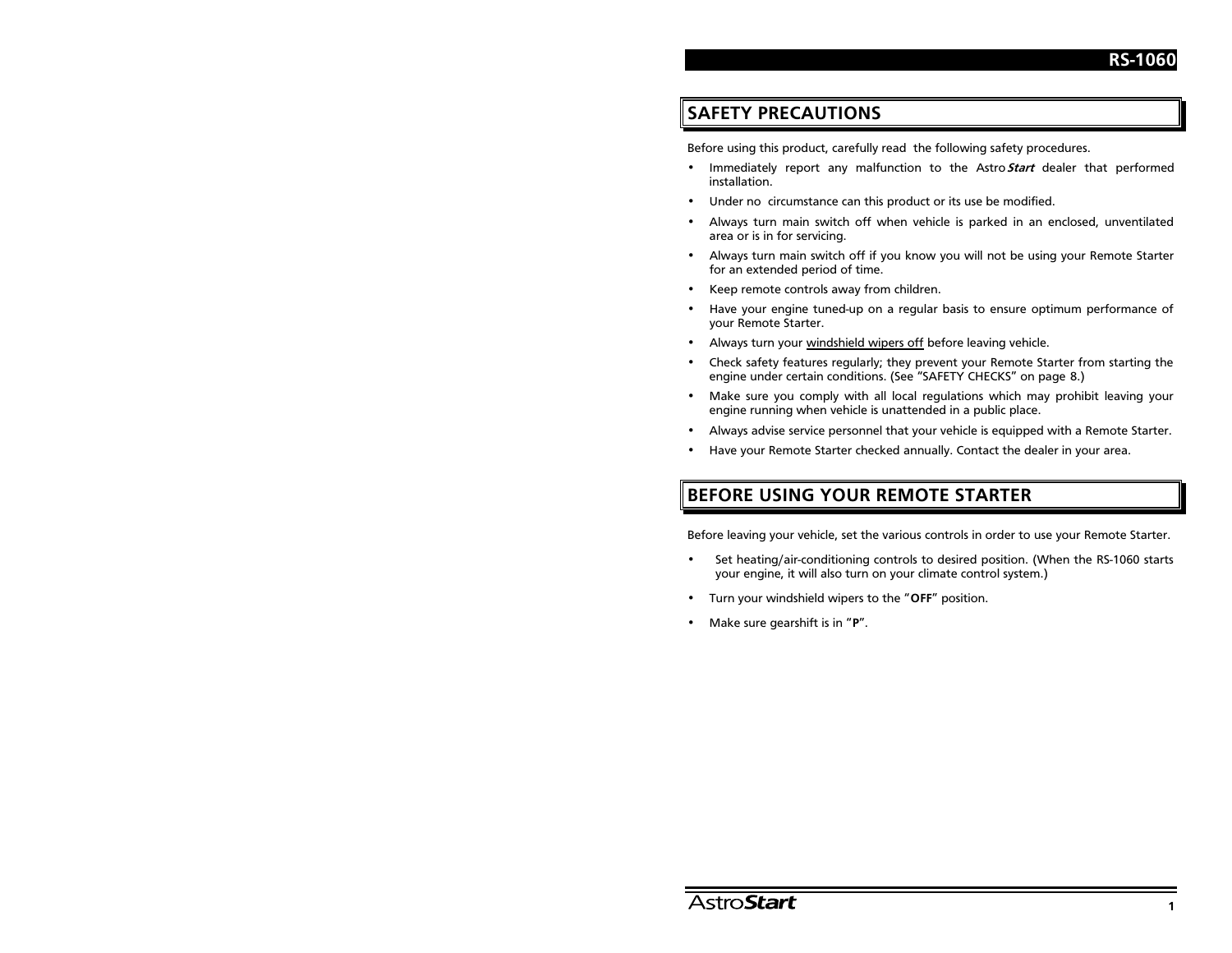# THE REMOTE CONTROL

Your remote control has been designed to fit the natural contours of your hands so that it is easier to use. It works off 3 small, long-life (up to 12 months) lithium batteries. It can control two vehicles separately. With an electronic code learning device, up to three additional remote controls can be assigned to each vehicle. See your dealer for replacement batteries or additional remote controls.

NOTE: The range of your remote control can be affected by a weak battery, interference from nearby metal structures, hydro poles, or crowded parking lots.

#### USING YOUR REMOTE CONTROL

To make sure that commands are transmitted properly, press desired button for 2 seconds.

A command will not be transmitted if you do not press button long enough. Pressing button longer than 2 seconds will not send more than one command, with the exception of the "Panic" button which repeats command as long as button is pressed.

Your remote can transmit on two different channels which allows you to control two vehicles separately.

Use channel selector to select vehicle

which will receive commands. Position of channel selector controls all commands, except "Panic" command, which is always transmitted on both channels.

#### **CONFIRMATION**

Remote can send an audible confirmation every time a command is sent. This confirmation indicates the different steps in transmitting a command. Diagram below explains the different steps in transmitting a command and the confirmation for each one.



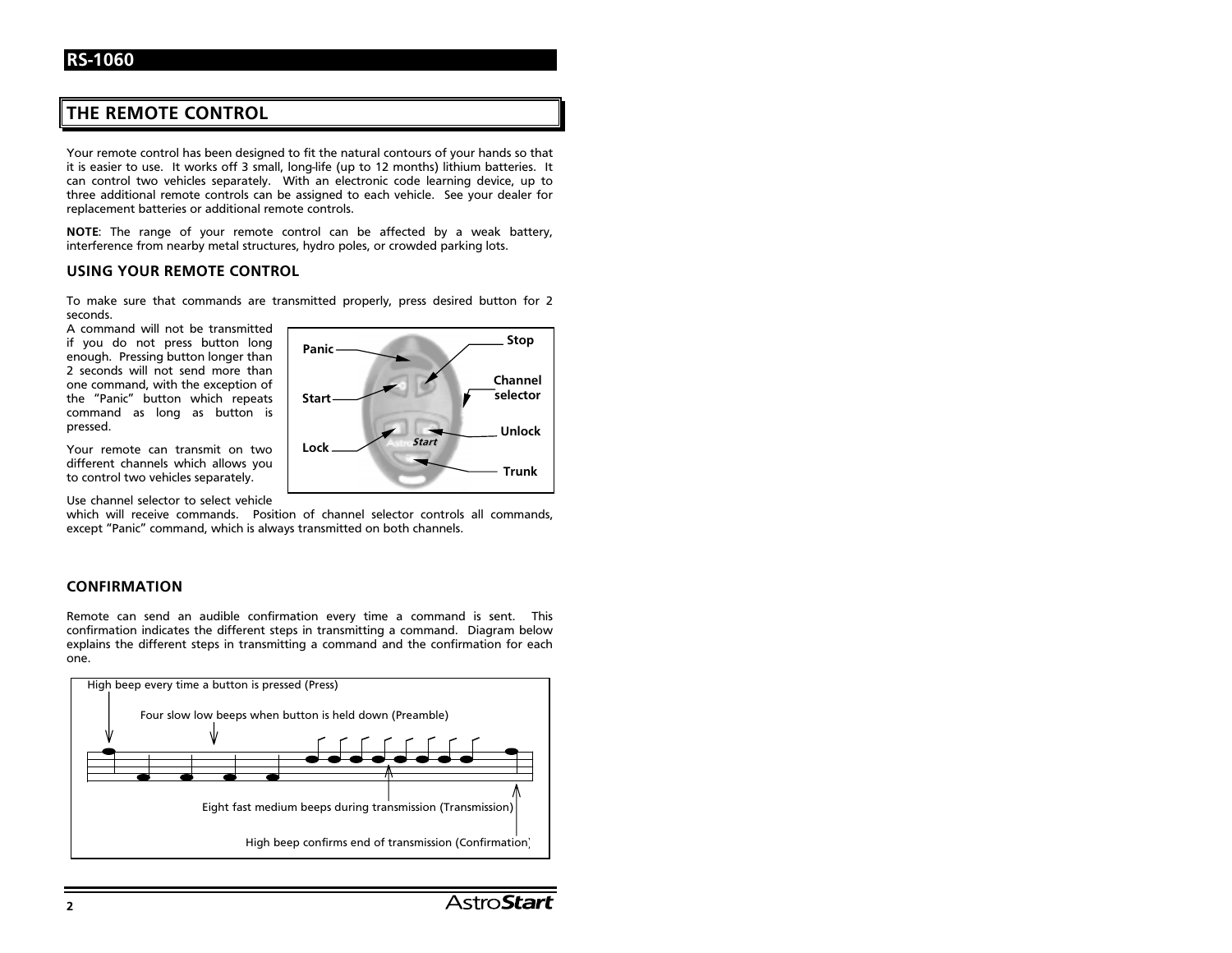| Press        | This confirmation indicates if a button has been pressed by mistake or<br>confirms that button has been pressed properly. |
|--------------|---------------------------------------------------------------------------------------------------------------------------|
| Preamble     | This confirmation indicates minimum time button has to be pressed<br>for a command to be sent (duration: one second).     |
| Transmission | This confirmation indicates when command is sent to Remote Starter<br>(duration: one second).                             |
| Confirmation | This final confirmation indicates that command has been transmitted<br>correctly.                                         |

Another confirmation is sent by your remote when you activate "Panic" mode. This confirmation is repeated as long as you hold button down.



## **LOW BATTERY DETECTOR**

Your remote control is equipped with a circuit that constantly monitors battery condition. Should the performance of your remote be affected by a weak battery, the remote control will notify you of the situation during 20 seconds after emitting a command. A series of high-pitched beeps following the emission of a command indicate that it is time to replace batteries before your remote control fails to operate correctly.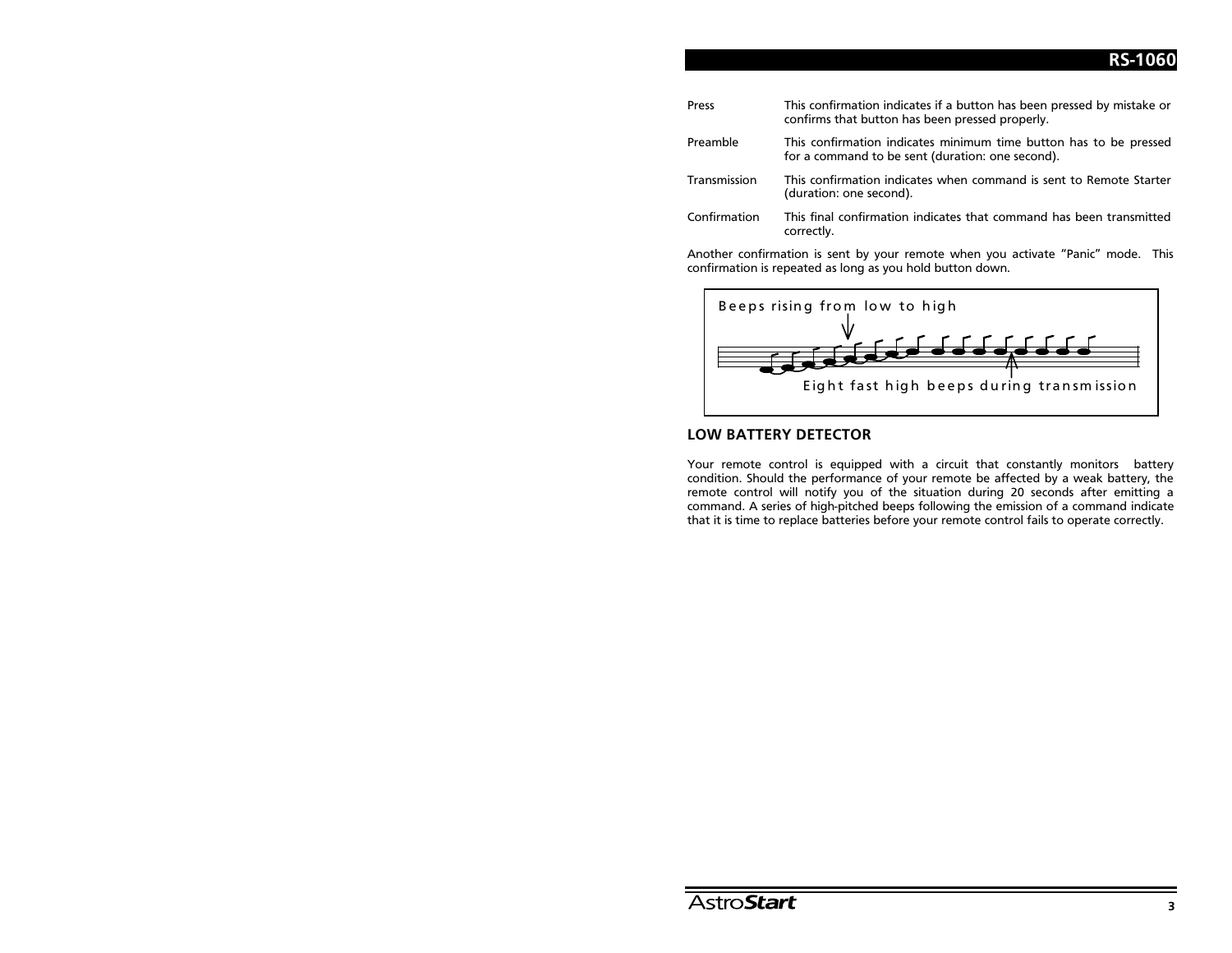### **BATTERY REPLACEMENT**

We strongly recommend that you replace your batteries once a year and keep a replacement set in your glove compartment.

Your remote works off three 3-volt lithium batteries, i.e., two CR-2016 batteries and one CR-2032 battery or equivalent.

To replace the batteries, remove screw on back of remote case, remove old batteries and replace with new ones. Make sure that batteries point the right way; see illustration opposite.



The pictogram on bottom of case will also help you to install the batteries correctly.

| <b>COMMANDS</b>                                                                                                                                                                                                                       | <b>BUTTONS</b>        | <b>CONFIRMATION</b> |                |  |
|---------------------------------------------------------------------------------------------------------------------------------------------------------------------------------------------------------------------------------------|-----------------------|---------------------|----------------|--|
|                                                                                                                                                                                                                                       | (PICTOGRAM)           | <b>HORN</b>         | <b>LIGHTS</b>  |  |
| PANIC                                                                                                                                                                                                                                 |                       | 30 SEC.             | 30 SEC.        |  |
| <b>START / CONTINUOUS MODE</b>                                                                                                                                                                                                        | $\sim$                | 11                  |                |  |
| <b>STOP</b>                                                                                                                                                                                                                           |                       |                     |                |  |
| LOCK                                                                                                                                                                                                                                  | ê                     |                     |                |  |
| <b>UNLOCK</b>                                                                                                                                                                                                                         | ிதா                   |                     | $\mathcal{P}$  |  |
| TRUNK                                                                                                                                                                                                                                 | $\blacktriangleright$ |                     | 3 <sup>2</sup> |  |
| <b>ACTIVATE / DEACTIVATE SENTINEL MODE</b>                                                                                                                                                                                            | ⊶                     |                     | $4/2/3^{3}$    |  |
| 1: CONFIRMATION IS SENT ONLY WHEN ENGINE IS ALREADY RUNNING<br>UNDER REMOTE STARTER CONTROL<br>2: COMMAND IS IGNORED IF KEY IS IN IGNITION POSITION (LIGHTS : 1).<br>3: $4 =$ ACTIVATED / $2 =$ DEACTIVATED / $3 =$ SYSTEM NOT READY. |                       |                     |                |  |

# **RS-1060 COMMANDS**

#### **CONFIRMATION**

In all cases, your Remote Starter will confirm that command has been received properly. This will be done by either sounding horn or flashing parking lights. In this manual, confirmation signals are written in an abbreviated form; for example:

(horn: 1, lights: 2) Means that horn will sound once and parking lights will flash twice.

Confirmations sent by Remote Starter are not programmable. Parking light confirmations are mandatory. Horn confirmations are optional and require an additional connection and equipment (DL-4 interface module) during installation.

Confirmations are explained in more detail under each command.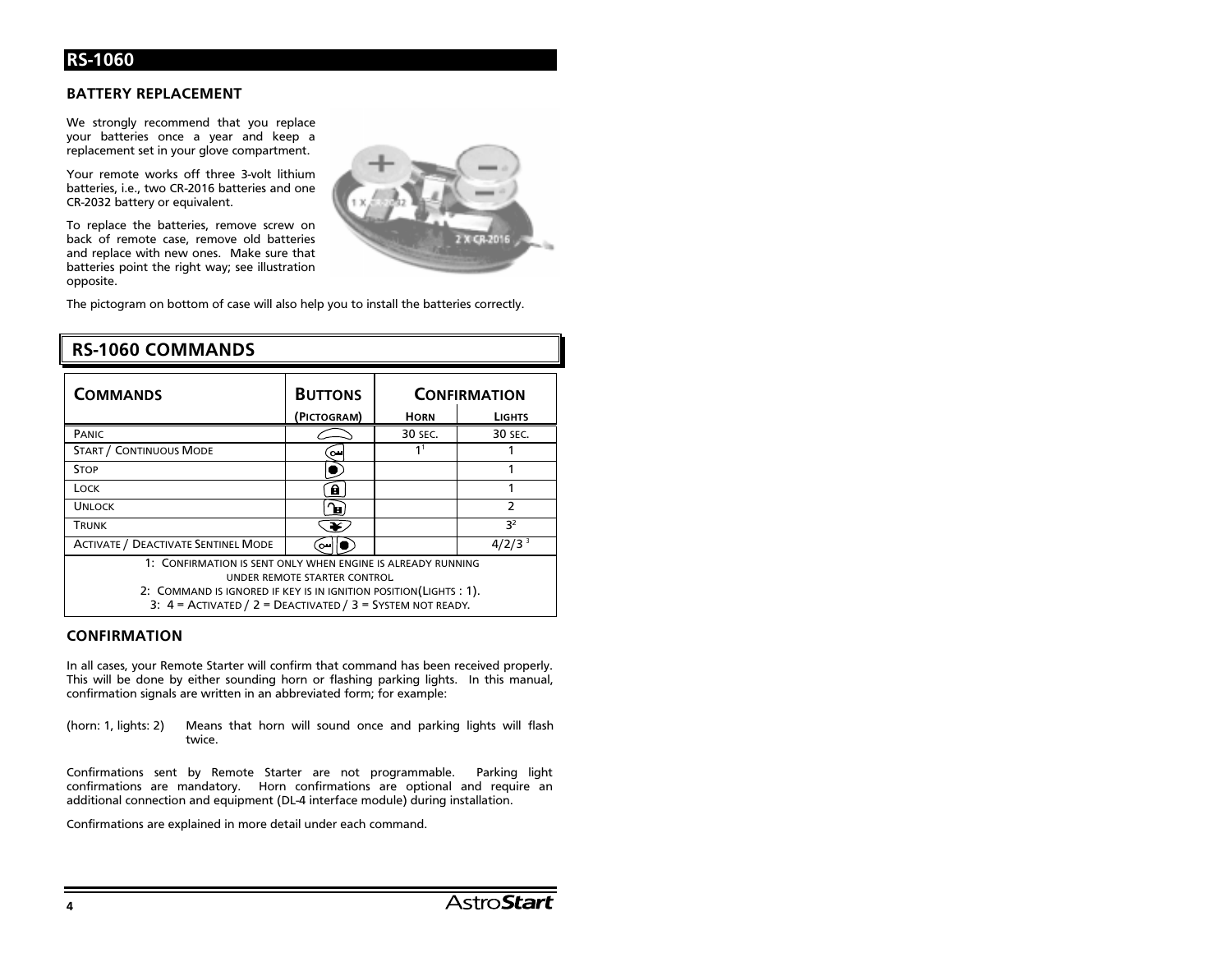## **START COMMANDS**

# STARTING YOUR ENGINE  $\triangleleft$

To start your engine, press "Start" button (horn: 0, lights: 1).

System automatically adjusts ignition contact time depending on your vehicle. Parking lights flash once for 4 seconds then stay on all the time engine is running.

If engine has already been started by Remote Starter, parking lights flash once to confirm command has been received and horn ( if connected) sounds once to let you know that engine is already running. Repeating this command gives you an audible confirmation that your vehicle has started when you cannot see it.

#### If engine fails to start

If your system cannot start your engine at first attempt, it will wait for a few seconds and then try again (it could try again twice depending on reason for failure to start), after which it will shut down automatically and wait for new command.

#### Upon entering your vehicle...

- •Do not apply the brakes upon entering your vehicle (which would stop the engine).
- •Place the key in the ignition switch and turn it to the "RUN" position.



#### DO NOT TURN THE KEY TO THE START POSITION

•Drive as usual.

#### **Engine runtime**

Your engine will stop automatically after a preset time. Parking lights will stav on as long as engine is running. Engine runtime is programmable. Manufacturer preset time i٢

8 minutes but can be changed to 20 minutes to suit your needs.

# STOP  $| \bullet \rangle$

When engine is kept running by Remote Starter, you can stop it with this command (lights: 1). This command is also used to cancel "Panic" mode.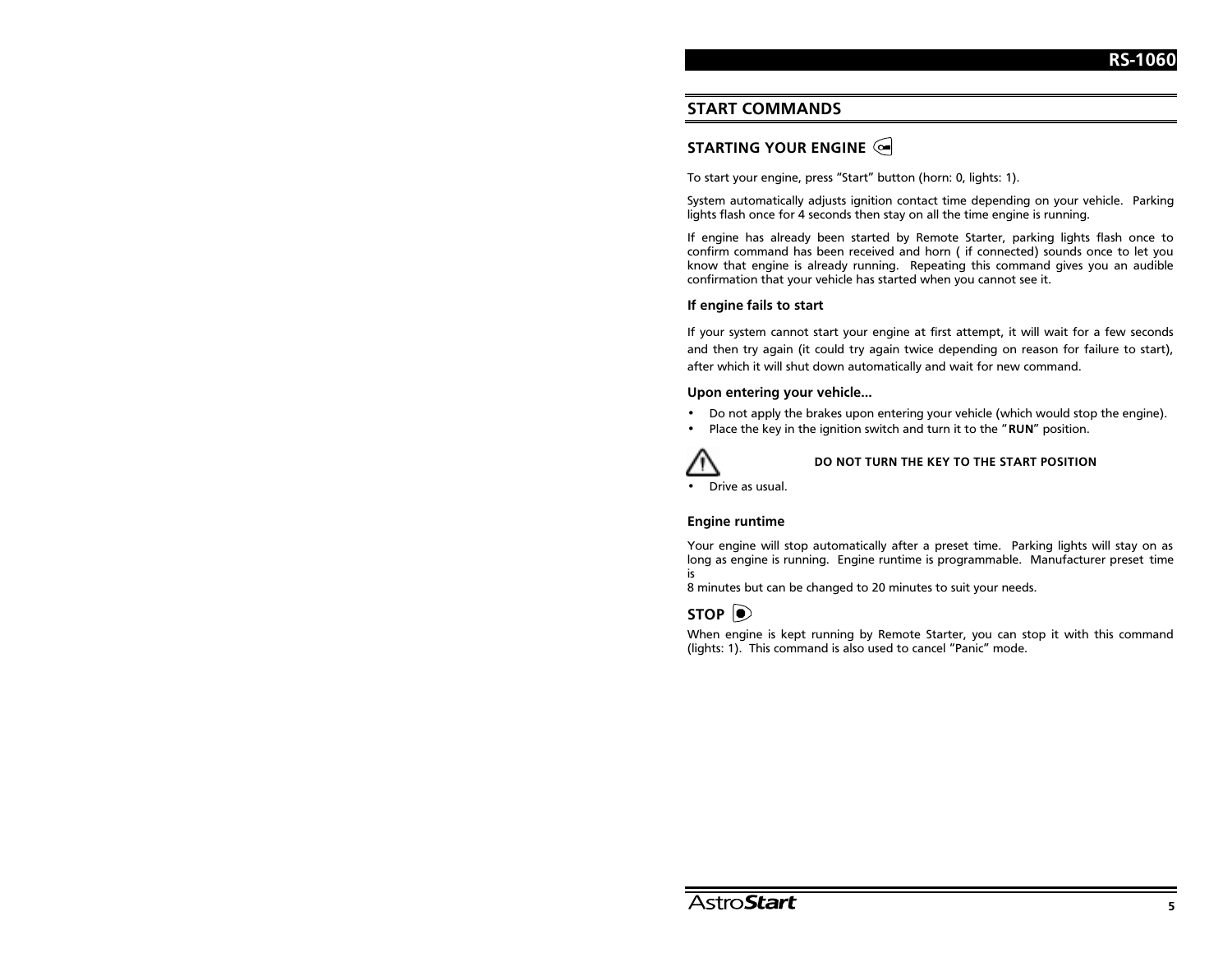## **CONTINUOUS MODE**

The " Continuous Mode" function allows to remove the key from the ignition while leaving the engine running. This convenient feature allows you to leave the vehicle for short periods of time while the climate controls remain on.

To access the " Continuous Mode", carry out the " Start" command while the engine is idling. See " STARTING YOUR ENGINE".

Parking lights, engine and preset accessories will remain on for the duration of the programmed runtime (8 or 20 minutes). Remove key, exit vehicle and lock doors. Steering column will be locked and all safety devices (see next paragraph) will remain active. If you return to your vehicle before runtime has elapsed, just turn the key to the "ON" position and depress brake pedal.

#### **WHAT STOPS THE ENGINE**

For your safety, the engine will stop and/or will not start under the following conditions.

- The transmitter sends the STOP command
- The hood is opened
- The brake pedal is depressed
- The transmission is shifted out of park/neutral
- The engine over-rev's
- The main switch is OFF
- The engine revs too slowly during cranking

#### **MAIN SWITCH**

Main switch is usually installed under the dashboard. It is a toggle ON/OFF switch that is used to cancel start functions only. Other commands remain active.



# LOW TEMPERATURE MODE  $\textcircled{\color{red}q\color{black}}\bullet$

In Low Temperature mode, also called Sentinel mode, the system can start your engine automatically whenever temperature falls below -15° C (5° F). Engine will run for programmed time, after which system will wait 21/2 hours and then start engine again if temperature is still below -15° C (5° F).

To activate/deactivate Low Temperature mode, press "Start" and "Stop" buttons simultaneously.

**When mode is activated:** Parking lights will flash 4 times, then, if temperature is below -15° C (5° F), engine will start. If temperature is above -15° C (5° F), system waits until it goes below -15° C (5° F) before starting. If system cannot execute command (for example, hood is open), confirmation will be different (lights: 3).

All conditions that normally stop the engine when it is started by remote control (applying brakes, opening hood, etc.) will have the same effect in this mode.

When mode is deactivated: Parking lights will flash twice to confirm that mode is deactivated. Applying brakes also deactivates Low Temperature mode.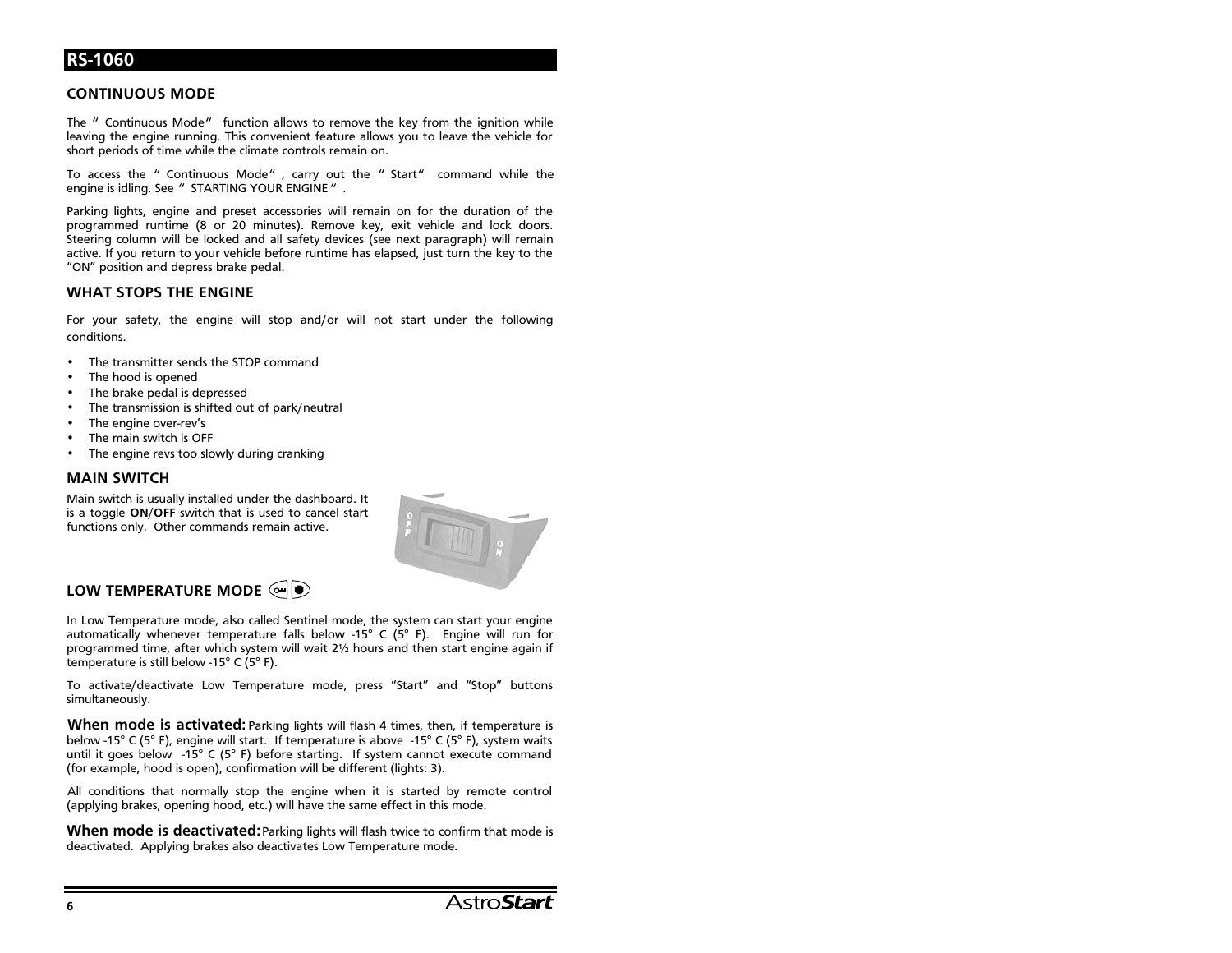## DOOR LOCK/UNLOCK COMMANDS

If your vehicle is equipped with electrical door locks, lock, unlock and trunk release functions can be controlled by remote. These features are optional and may require purchasing additional equipment (DL-4 module). Consult your dealer for advice.

# $LOCK$   $\bigcap$

Press "Lock" button (lights: 1). Doors are locked and parking lights flash once to confirm command has been received.

## UNLOCK a

Press "Unlock" button (lights: 2). Doors are unlocked and parking lights flash twice to confirm command has been received.

## TRUNK RELEASE  $\widehat{\llcorner\blacktriangleright\!\!\triangleright}$

Press "Trunk" button (lights: 3). Trunk is released and parking lights flash three times to confirm command has been received. Trunk cannot be released if ignition key is in "ON" position. In this case, parking lights flash once to confirm that command has been received but trunk could not be released.

If you are not sure you have received confirmation, repeat command. System will repeat confirmation as often as you wish.

## **OTHER COMMANDS**

## PANIC  $\curvearrowright$

Upon pressing "Panic" button, parking lights and horn (if connected to system) are activated intermittently for 30 seconds.

Panic mode is used to attract attention if you are in difficulties. This command will not be executed if engine is kept running by ignition key. In this case, parking lights will flash once to confirm that command has been received.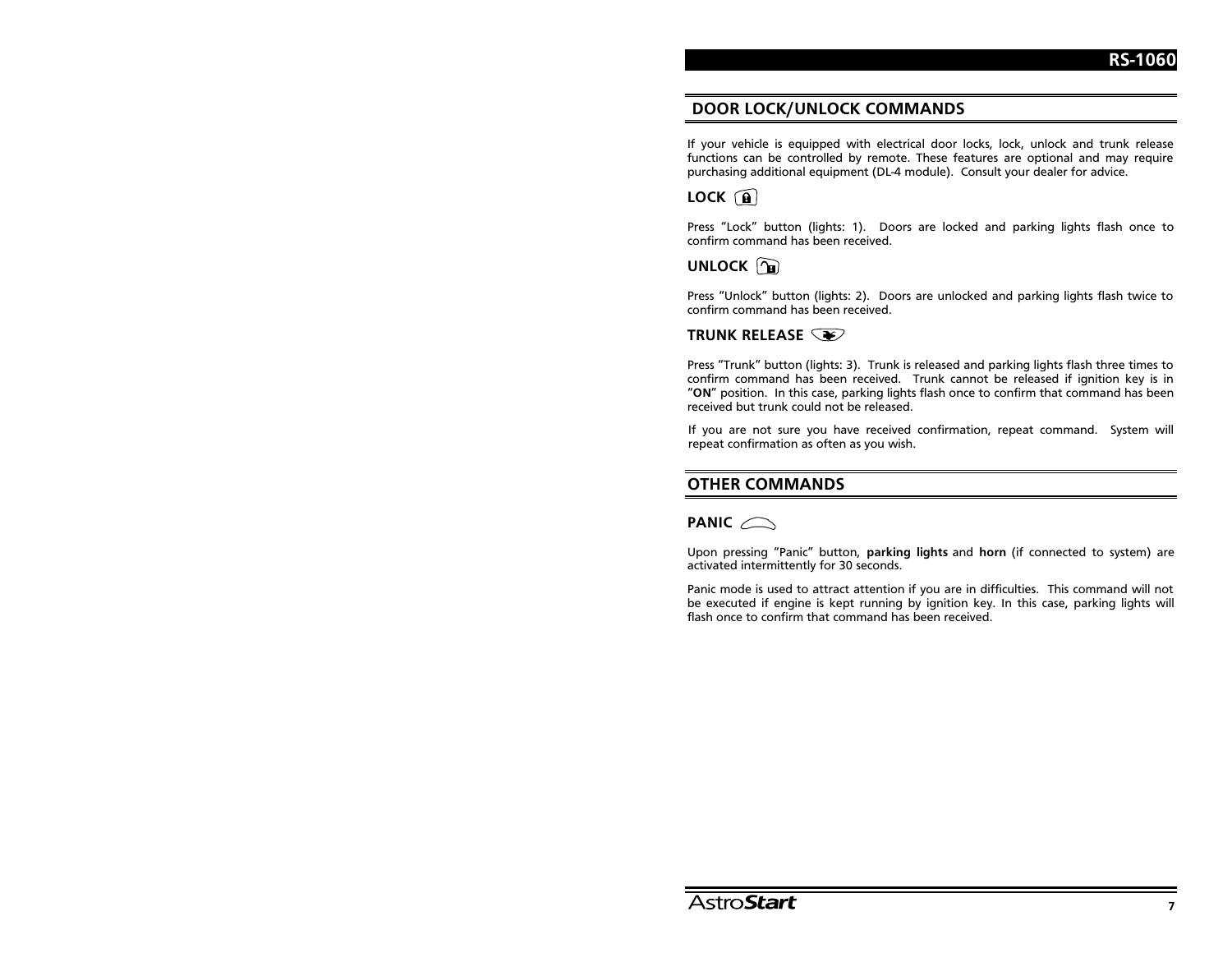# **SAFETY CHECKS**

In order to maintain high safety standards, proceed with the following routine checks every month.

## **HOOD SWITCH**

- •Start your vehicle with the Remote Starter.
- •Open the hood.

The engine should stop as soon as the hood is opened.

If the engine fails to stop, immediately turn the main switch to the "OFF" position and leave it "OFF" until the situation is corrected contact your local service center.

## DETECTING "P" or "N" GEARSHIFT POSITION

Your starter is designed to monitor the gearshift position at all times.

If your vehicle is designed in such a way that the key needs to be in the ignition in order to release the gearshift from the "PARK" position, your vehicle is safe as long as the keys are kept away from children.

If the gearshift can be put into gear without the key in the ignition, proceed with the following minor routine checks.

- •Place the gearshift lever into gear.
- •Be ready to apply brakes.
- •Start your vehicle with the Remote Starter.
- •Repeat these steps in "Drive" and "Reverse".

If the starter engages within ten  $(10)$  seconds of sending the Start command, immediately turn the main switch to the "OFF" position and leave it "OFF" until the situation is corrected contact your local service center.

# REPLACING OR BOOSTING THE VEHICLE BATTERY

If you have to replace or boost the battery for any reason, first turn the main switch "OFF" and leave it "OFF" until the battery is replaced or fully charged



Reversing polarity during this operation could permanently damage your Remote Starter.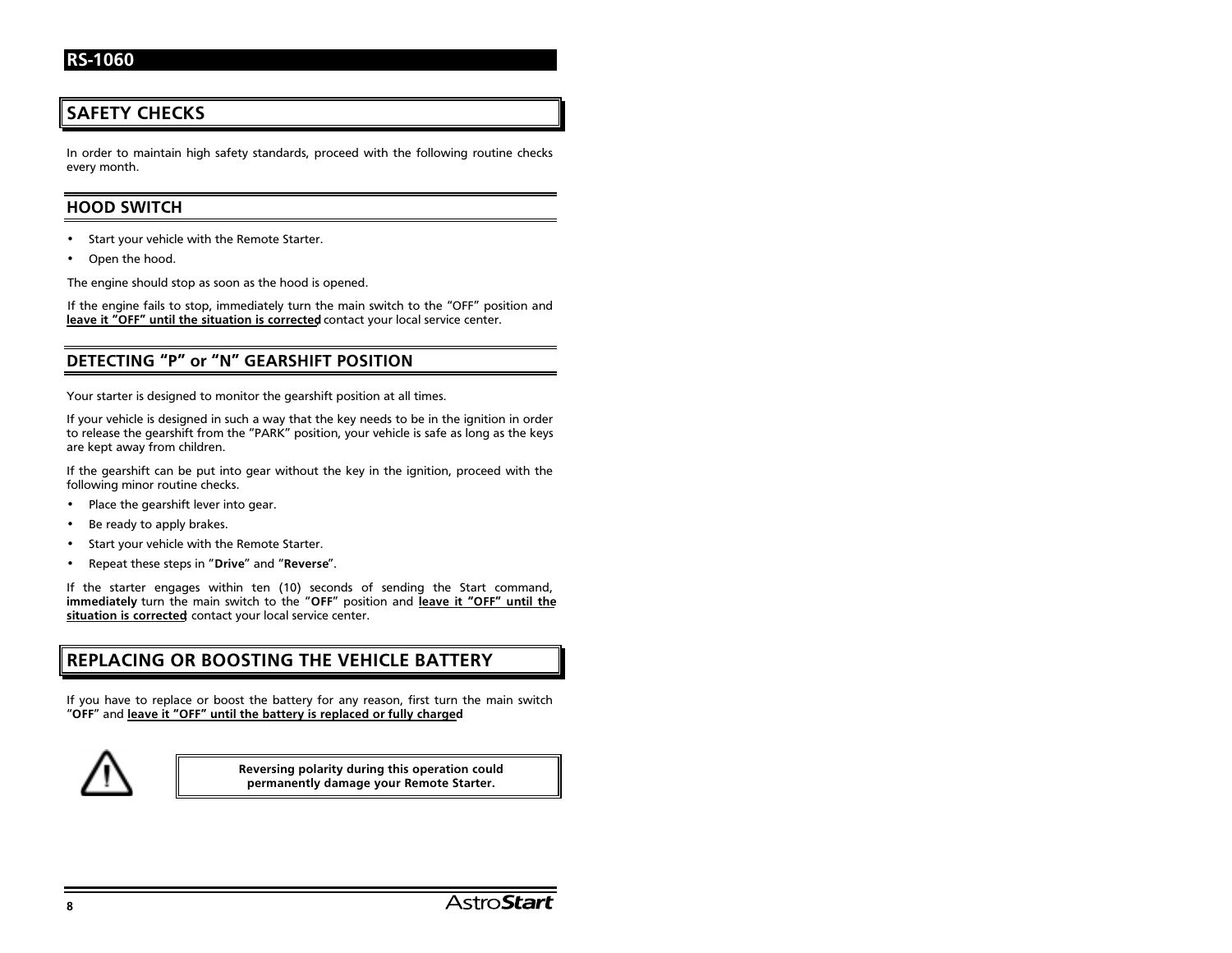# **I IFFTIME LIMITED WARRANTY**

- ASTROFLEX warrants the manufactured product against any defect in workmanship or  $1)$ material for the period specified below.
- $2)$ This Warranty excludes any other legal warranty, with the exception of the provisions pertaining to public order.
- 3) This Warranty only applies in favor of the original purchaser; it does not apply to subsequent purchasers.
- 4) This Warranty is valid for the life of the vehicle on which the product was originally installed, as long as it remains installed on the said vehicle, with the exception of those components covered by a shorter warranty.
- 5) If the conditions mentioned in paragraphs 3) and 4) are met, the Warranty applies solely to the control module of the remote starter.
- All other accessories and tools (such as the transmitter, switch, antenna, DL-3 or DL-4  $6)$ module, MultiTest tool, etc.) are warranted for a period of one year from the date of the purchase contract; the batteries are not covered by any warranty.
- 7) ASTROFLEX shall repair or replace any part of the product or the product itself, either (a) in accordance with the provisions in paragraph 5), free of charge during the first two years of the contract, or (b) in accordance with the provisions in paragraph 6), free of charge during the first year of the contract.
- $8)$ After two years from the date of the contract, ASTROFLEX shall repair any part of the product or the product itself in accordance with the provisions in paragraph 5), for a charge not exceeding \$30.00. This amount must accompany the product to be repaired. The product will be returned, freight collect, to the purchaser.
- If the purchaser cannot provide proof of purchase, the Warranty is limited to two years 9) from the manufacturing date as confirmed by the product's serial number. The purchaser of this ASTROFLEX product shall return the product for warranty service, freight prepaid, to the appropriate address indicated at the end of this document.
- This Warranty only applies to the product itself and does not apply to any material  $10)$ damages other than to the product itself.
- 11) ASTROFLEX does not warranty either the product itself or any damages that may be caused by the product if any of the following conditions apply:
	- the installation was not done by the installer-distributor, and in accordance a) with the instructions from ASTROFLEX;
	- the product was damaged after installation; b)
	- the purchaser used the product in an abusive manner or for a purpose other c) than stipulated in the user's guide;
	- $\mathsf{d}$ the purchaser repaired the product himself or had the product repaired by someone not authorized by ASTROFLEX;
	- $e)$ the product was repaired with parts not authorized by ASTROFLEX.
- 12) ASTROFLEX is not responsible for removal or reinstallation charges.
- $13)$ This Warranty constitutes the only warranty from ASTROFLEX in regard to the original purchaser; any other warranty is specifically excluded, including legal warranties, with the exception of provisions pertaining to public order.

Note: Operation, specifications and design of our products are subject to change without notice.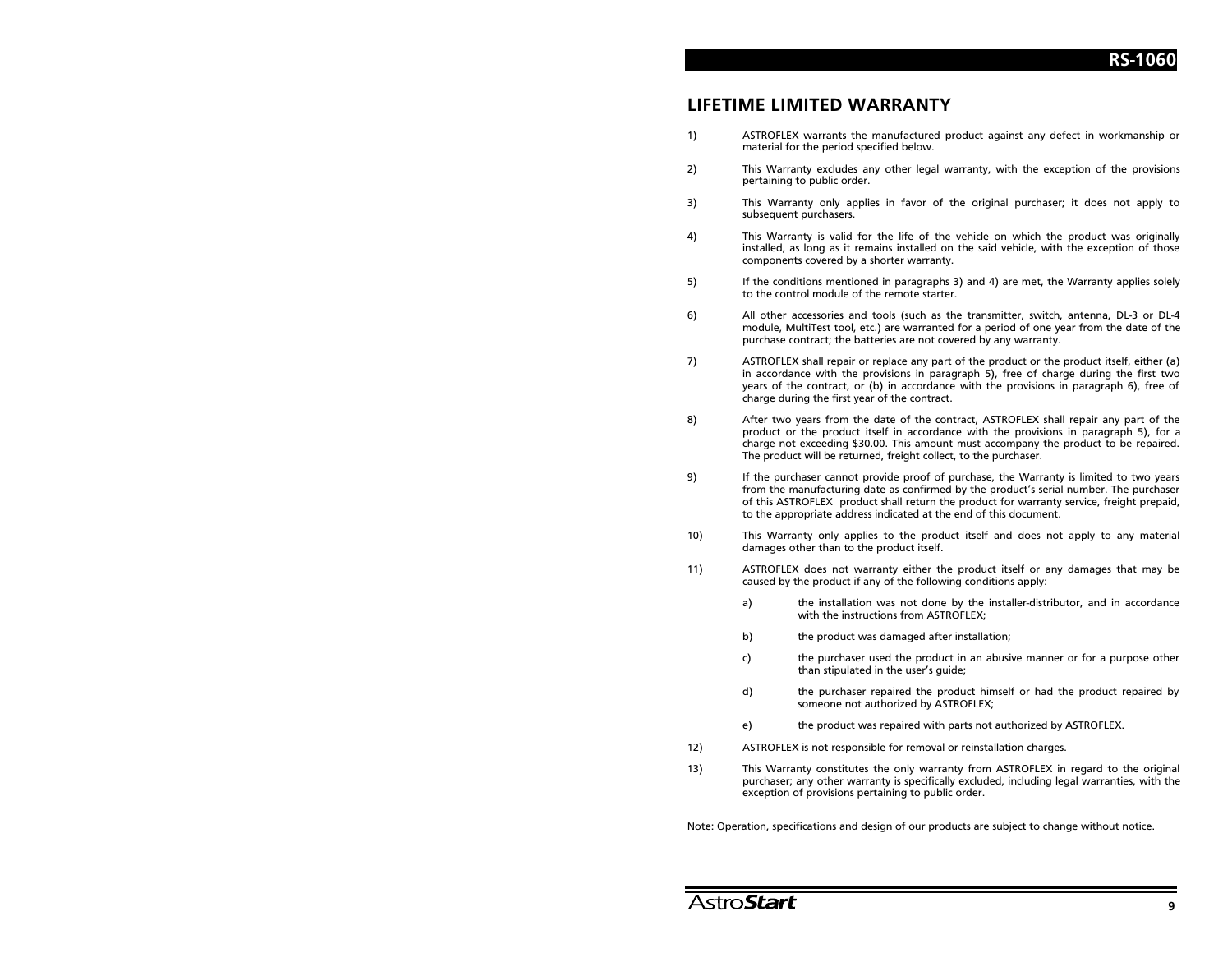#### **NOTICE**



This device complies with the requirements of Industry Canada (IC) - Management of Radio frequencies, as specified in document RSS-210. Its use is authorized only on a nointerference, no-protection basis; in other words, this device must not be used if it is determined that it causes harmful interference to services authorized by IC. In addition. the user of this device must accept any radio interference that may be received, even if this interference could affect the operation of the device.

IC APPROVAL No.: CAN 1854 102 238A

CAN 1854 102 243



This device complies with Part 15 of the FCC rules.

Operation is subject to the following two conditions:

- (1) this device may not cause harmful interference and
- (2) this device must accept interference that may cause undesired operation.

This equipment has been tested and found to comply with the limits for a class B digital device, pursuant to Part 15 of the FCC Rules. These limits are designed to provide reasonable protection against harmful interference in a residential installation. This equipment generates, uses and can radiate radio frequency energy and, if not installed and used in accordance with the instruction manual, may cause harmful interference to radio communications. However, there is no quarantee that interference will not occur in a particular installation. If this equipment does cause harmful interference to radio or television, which can be determined by turning the equipment OFF and ON, the user is encouraged to try to correct the interference by one or more of the following measures:

- Reorient or relocate the receiving antenna
- Increase the separation between the equipment and receiver
- Connect the equipment into an outlet on a circuit different from that to which the receiver is connected
- Consult the dealer or an experienced radio / TV technician for help

FCC APPROVAL No. J5F-TX120

J5F-RX120